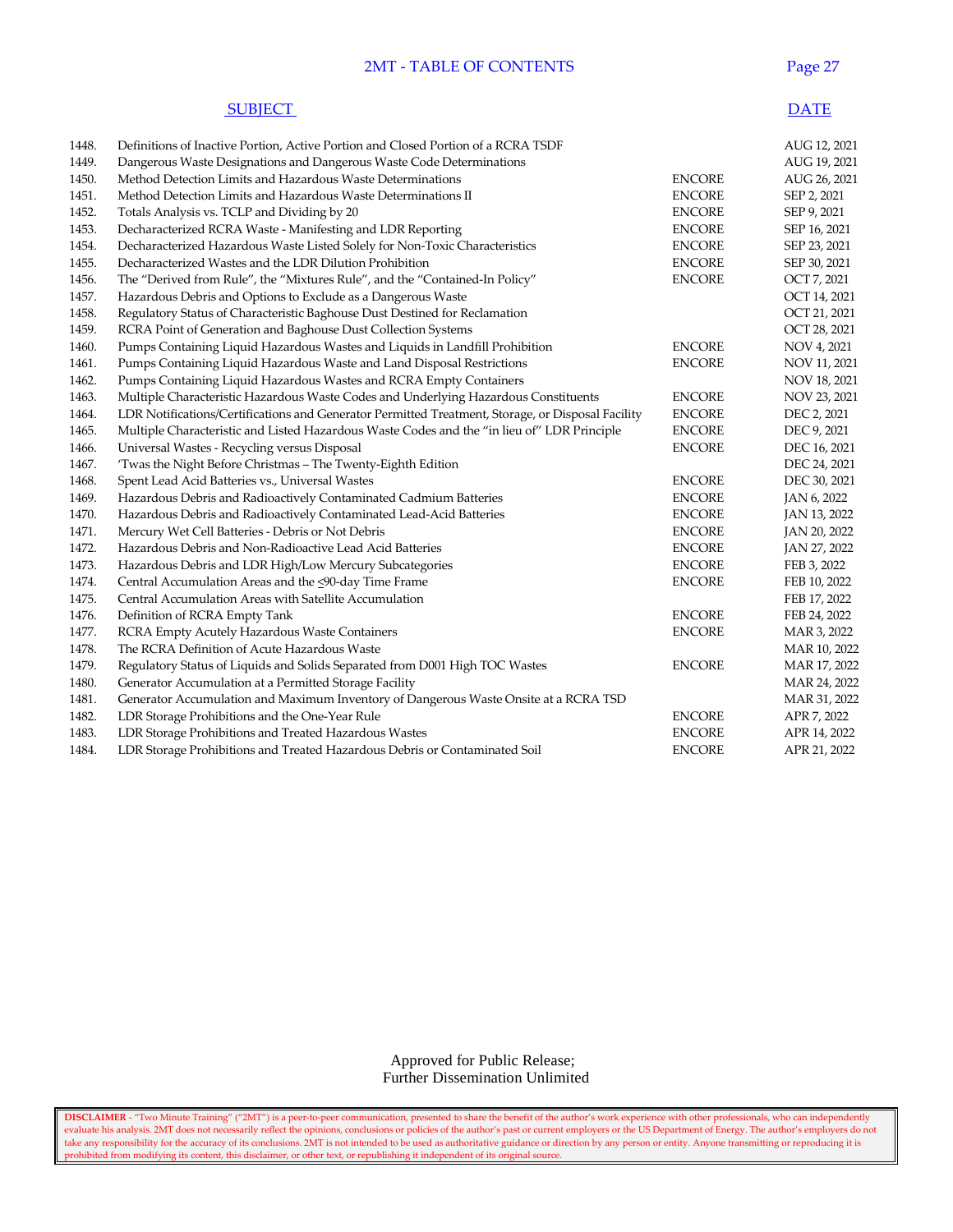# **TWO MINUTE TRAINING**

# **TO:** *CENTRAL PLATEAU CLEANUP COMPANY*

**FROM:** *PAUL W. MARTIN, RCRA Subject Matter Expert CPCCo Environmental Protection, Hanford, WA*

# **SUBJECT:** *LDR STORAGE PROHIBITIONS AND TREATED HAZARDOUS DEBRIS OR CONTAMINATED SOIL*

# **DATE:** *APRIL 21, 2022*

| <b>CPCCo Projects</b>   | <b>CPCCo Functionals</b> | <b>HMIS</b>         | <b>Hanford</b>           | <b>Other Hanford</b>  | <b>Other Hanford</b> |
|-------------------------|--------------------------|---------------------|--------------------------|-----------------------|----------------------|
|                         |                          |                     | <b>Laboratories</b>      | <b>Contractors</b>    | <b>Contractors</b>   |
| <b>Tania Bates</b>      | <b>Jeff Bramson</b>      | Morgan Baker        |                          |                       |                      |
| Theresa Boles           | <b>Bob Bullock</b>       | <b>Brett Barnes</b> | Dean Baker               | <b>Bill Bachmann</b>  | Dan Saueressig       |
| Justin Bolles           | Frank Carleo             | Mike Demiter        | Linda Conlin             | <b>Scott Baker</b>    | Lana Strickling      |
| <b>James Brack</b>      | <b>Bob Cathel</b>        | Kip George          | Garrett Knutson          | Michael Carlson       | <b>Joelle Moss</b>   |
| <b>Rene Catlow</b>      | Danielle Collins         | Jerry Cammann       | Eric Van Mason           | Paul Crane            | Greg Varljen         |
| Peter Ceton             | <b>Stacy Cutter</b>      | Kelly Elsethagen    |                          | Tina Crane            | Robin Varljen        |
| Richard Clinton         | <b>Jeanne Elkins</b>     | Garin Erickson      | <b>DOE RL, ORP, WIPP</b> | Ron Del Mar           | Julie Waddoups       |
| Patty Drago             | <b>Ionathan Fullmer</b>  | Katie Hall          |                          | <b>John Dorian</b>    | Jay Warwick          |
| Paul Fernandez          | Randal Fox               | Dashia Huff         | Duane Carter             | Mark Ellefson         | Ted Wooley           |
| Ryan Fisher             | <b>Bailey Hardy</b>      | Mark Kamberg        | Ingrid Colton            | Darrin Faulk          |                      |
| <b>Andrew Getz</b>      | <b>Steve Heninger</b>    | <b>Jon McKibben</b> | Tony McKarns             | <b>James Hamilton</b> |                      |
| Cory Grabeel            | <b>John Hultman</b>      | Saul Martinez       | Allison Wright           | Leah Hare             |                      |
| Lawanda Grow            | Julie Johanson           | Matt Mills          |                          | Andy Hobbs            |                      |
| Char Hall               | Mitch Marrott            | Carly Nelson        |                          | Stephanie Johansen    |                      |
| Stuart Hildreth         | Morgan Matson            | Eric Pennala        |                          | Ryan Johnson          |                      |
| Sarah Horn              | Stewart McMahand         | Jon Perry           |                          | Megan Lerchen         |                      |
| Aprill Jivelekas        | Carlie Michaelis         | Dave Richards       |                          | Mike Lowery           |                      |
| Sasa Kosjerina          | <b>Brian Mitcheltree</b> | Christina Robison   |                          | Michael Madison       |                      |
| William Krueger         | Anthony Nagel            | Christian Seavoy    |                          | Terri Mars            |                      |
| Richard Lipinski        | Chris Plager             | David Shaw          |                          | Cary Martin           |                      |
| <b>Stuart Mortensen</b> | Linda Petersen           | John Skoglie        |                          | <b>Steve Metzger</b>  |                      |
| <b>Edward Myers</b>     | <b>Brent Porter</b>      | Greg Sullivan       |                          | Tony Miskho           |                      |
| <b>Trey Reppe</b>       | Sean Sexton              |                     |                          | Tom Moon              |                      |
| Melissa Sahm-dame       | Dave Shea                |                     |                          | Chuck Mulkey          |                      |
| Seth Slater             | Deborah Singleton        |                     |                          | Michelle Oates        |                      |
| Phil Sheely             | Dale Snyder              |                     |                          | <b>Kirk Peterson</b>  |                      |
| <b>Jeff Westcott</b>    | Dave St. John            |                     |                          |                       |                      |
| Richard Willson         | Kat Thompson             |                     |                          |                       |                      |
| Nick Wood               | Daniel Turlington        |                     |                          |                       |                      |
| Jon Wright              | <b>Britt Wilkins</b>     |                     |                          |                       |                      |
|                         | Jennifer Williams        |                     |                          |                       |                      |
|                         |                          |                     |                          |                       |                      |
|                         |                          |                     |                          |                       |                      |

 Approved for Public Release; Further Dissemination Unlimited

**DISCLAIMER** - "Two Minute Training" ("2MT") is a peer-to-peer communication, presented to share the benefit of the author's work experience with other professionals, who can independently evaluate his analysis. 2MT does not necessarily reflect the opinions, conclusions or policies of the author's past or current employers or the US Department of Energy. The author's employers do not take any responsibility for the accuracy of its conclusions. 2MT is not intended to be used as authoritative guidance or direction by any person or entity. Anyone transmitting or reproducing it is prohibited from modifying its content, this disclaimer, or other text, or republishing it independent of its original source.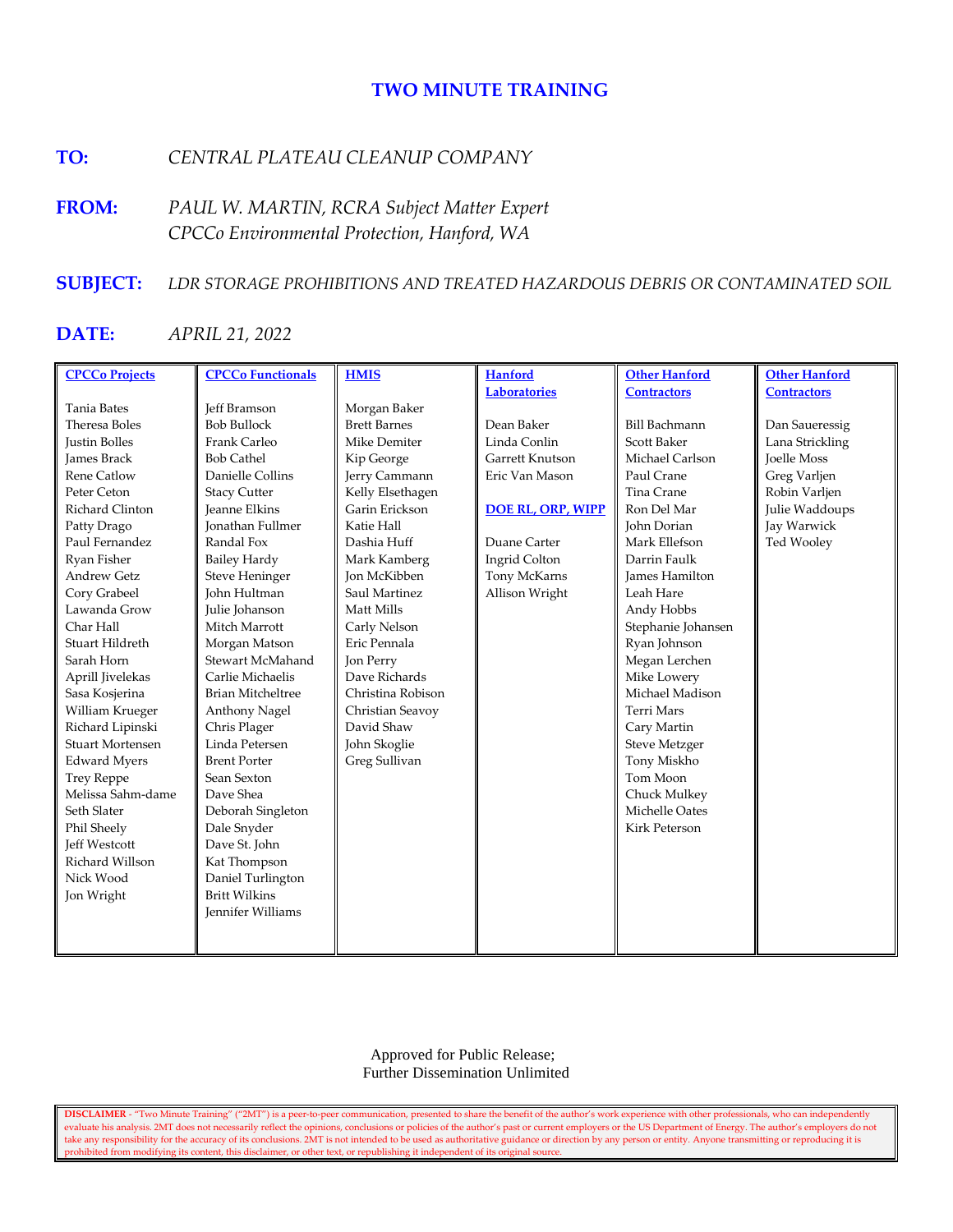#### **TWO MINUTE TRAINING**

- **SUBJECT:** LDR Storage Prohibitions and Treated Hazardous Debris or Contaminated Soil
	- **Q:** Last week's Two Minute Training (2MT), stated that the land disposal restrictions (LDR) prohibition on storage does not apply to hazardous wastes that meet the treatment standards under [40 CFR 268.41,](https://www.gpo.gov/fdsys/pkg/CFR-2016-title40-vol29/xml/CFR-2016-title40-vol29-sec268-41.xml) [40 CFR 268.42](https://www.gpo.gov/fdsys/pkg/CFR-2016-title40-vol29/xml/CFR-2016-title40-vol29-sec268-42.xml) and [40 CFR 268.43,](https://www.gpo.gov/fdsys/pkg/CFR-2016-title40-vol29/xml/CFR-2016-title40-vol29-sec268-43.xml) which is essentially the LDR treatment standards at  $40$  CFR 268.40. The alternative treatment standards for debris at  $40$ [CFR 268.45](https://www.gpo.gov/fdsys/pkg/CFR-2016-title40-vol29/xml/CFR-2016-title40-vol29-sec268-45.xml) and for contaminated soils at [40 CFR 268.49](https://www.gpo.gov/fdsys/pkg/CFR-2016-title40-vol29/xml/CFR-2016-title40-vol29-sec268-49.xml) were not included in [40 CFR 268.50\(](https://www.gpo.gov/fdsys/pkg/CFR-2016-title40-vol29/xml/CFR-2016-title40-vol29-sec268-50.xml)e) that referenced .41, .42 and .43. If hazardous debris or contaminated soil is treated to meet the LDR treatment standards in 40 CFR 268.45 or 40 CFR 268.49, does the LDR one year storage prohibition continue to apply?
	- **A:** 40 CFR 268.50(e) does state:

*"The* [storage] *prohibition in paragraph (a) of this section does not apply to hazardous wastes that meet the treatment standards specified under §§268.41, 268.42, and 268.43 or the treatment standards specified under the variance in §268.44, or, where treatment standards have not been specified, is in compliance with the applicable prohibitions specified in §268.32 or RCRA section 3004."*

References to 40 CFR 268.45 and 40 CFR 268.49 are glaringly absent. At first glance, it would appear that hazardous debris and contaminated soils treated to meet LDR alternative treatment standards would not have the same relief as all other hazardous wastes referenced in 40 CFR 268.40.

However, it must be noted that the one-year storage prohibition is a burden of proof issue and not necessarily a compliance issue. Per 40 CFR 268.50(a), basically any storage of LDR hazardous wastes is prohibited unless certain conditions are being met. Those conditions being that storage is solely for accumulating such quantities of hazardous waste to allow for proper recovery, treatment, or disposal. If these conditions are being met, the customer can store LDR wastes for up to one year unless EPA or the authorized State can demonstrate that the storage is not for purposes of accumulating such quantities of waste for proper recovery, treatment or disposal. In other words, from day one of storage and up to one year, EPA or the State has the burden of proving that noncompliant LDR storage is occurring. After one year of storage, the customer has the burden of proving that compliant LDR storage continues to occur, i.e., such quantities of hazardous waste are continuing to be accumulated to allow for proper recovery, treatment or disposal.

The end result of the Land Disposal Restrictions is not that the waste must be disposed within one year, but that the waste must be accumulated to allow for proper recovery, treatment or disposal. If a generator or TSD has hazardous debris or contaminated soil that has been properly treated to meet LDR treatment standards, the one-year storage prohibition is moot.

And LASTLY, as stated in th[e June 1, 1990, Federal Register](https://www.epa.gov/sites/production/files/2016-03/documents/55fr22520-part2.pdf) on page 22673, 1<sup>st</sup> column, 3<sup>rd</sup> paragraph:

*"The legislative history makes it clear that the intent of RCRA 3004(j) and 268.50 is to prohibit use of long-term storage to circumvent treatment requirements imposed by the Land Disposal Restrictions."*

If the hazardous debris or contaminated soil has been treated to meet all LDR treatment standards, there is no circumvention of LDR treatment requirements, and the one-year storage prohibition no longer applies.

#### **SUMMARY:**

- L. 40 CFR 268.50(e) basically states that wastes treated to meet LDR treatment standards of 40 CFR 268.40 are not subject to the one-year storage prohibition for LDR waste.
- b. 40 CFR 268.45 for hazardous debris and 40 CFR 268.49 for contaminated soil are absent from 40 CFR 268.50(e).
- b. Since the purpose of the one-year storage prohibition is to prohibit long-term storage to circumvent LDR treatment standards, treated hazardous debris and treated contaminated soils are not subject to the one-year storage prohibition.

Excerpts from 40 CFR 268.50 are attached to the e-mail. If you have any questions, contact me at Paul W\_Martin@rl.gov or at (509) 376-6620.

| <b>DISCLAIMER</b> - "Two Minute Training" ("2MT") is a peer-to-peer communication, presented to share the benefit of the author's work experience with other professionals, who can independently evaluate his           |
|--------------------------------------------------------------------------------------------------------------------------------------------------------------------------------------------------------------------------|
| analysis. 2MT does not necessarily reflect the opinions, conclusions or policies of the author's past or current employers or the US Department of Energy. The author's employers do not take any responsibility for the |
| accuracy of its conclusions. 2MT is not intended to be used as authoritative guidance or direction by any person or entity. Anyone transmitting or reproducing it is prohibited from modifying its content, this         |
| disclaimer, or other text, or republishing it independent of its original source.                                                                                                                                        |

**FROM:** Paul W. Martin **DATE:** 4/21/2022 **FILE:** 2MT\2022\042122.rtf **PG:** 1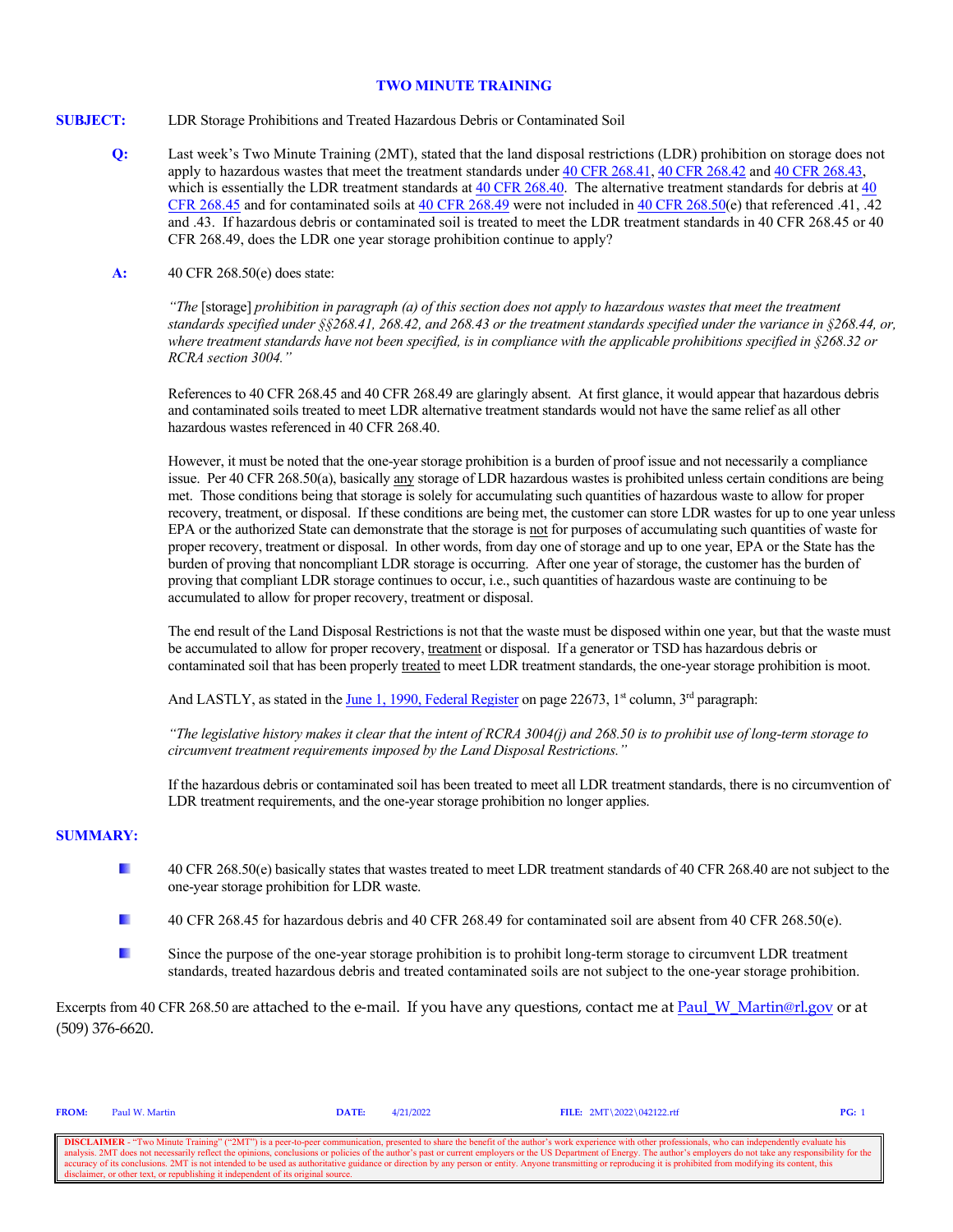## **TWO MINUTE TRAINING - ATTACHMENT**

**SUBJECT:** LDR Storage Prohibitions and Treated Hazardous Debris or Contaminated Soil

### **40 CFR 268.50 Prohibitions on storage of restricted wastes**

(a) Except as provided in this section, the storage of hazardous wastes restricted from land disposal under subpart C of this part of RCRA section 3004 is prohibited, unless the following conditions are met:

(1) A generator stores such wastes in tanks, containers, or containment buildings on-site solely for the purpose of the accumulation of such quantities of hazardous waste as necessary to facilitate proper recovery, treatment, or disposal and the generator complies with the requirements in §§262.16 and 262.17 and parts 264 and 265 of this chapter.

(2) An owner/operator of a hazardous waste treatment, storage, or disposal facility stores such wastes in tanks, containers, or containment buildings solely for the purpose of the accumulation of such quantities of hazardous waste as necessary to facilitate proper recovery, treatment, or disposal and:

(i) Each container is clearly marked to identify its contents and with:

(A) The words "Hazardous Waste";

(B) The applicable EPA hazardous waste number(s) (EPA hazardous waste codes) in subparts C and D of part 261 of this chapter; or use a nationally recognized electronic system, such as bar coding, to identify the EPA hazardous waste number(s);

(C) An indication of the hazards of the contents (examples include, but are not limited to, the applicable hazardous waste characteristic(s) (*i.e.,* ignitable, corrosive, reactive, toxic); hazard communication consistent with the Department of Transportation requirements at 49 CFR part 172 subpart E (labeling) or subpart F (placarding); a hazard statement or pictogram consistent with the Occupational Safety and Health Administration Hazard Communication Standard at 29 CFR 1910.1200; or a chemical hazard label consistent with the National Fire Protection Association code 704); and

(D) The date each period of accumulation begins.

(ii) Each tank is clearly marked with a description of its contents, the quantity of each hazardous waste received, and the date each period of accumulation begins, or such information for each tank is recorded and maintained in the operating record at that facility. Regardless of whether the tank itself is marked, an owner/operator must comply with the operating record requirements specified in §264.73 or §265.73.

(3) A transporter stores manifested shipments of such wastes at a transfer facility for 10 days or less.

(4) A healthcare facility accumulates such wastes in containers on site solely for the purpose of the accumulation of such quantities of hazardous waste pharmaceuticals as necessary to facilitate proper recovery, treatment, or disposal and the healthcare facility complies with the applicable requirements in §§266.502 and 266.503 of this chapter.

(5) A reverse distributor accumulates such wastes in containers on site solely for the purpose of the accumulation of such quantities of hazardous waste pharmaceuticals as necessary to facilitate proper recovery, treatment, or disposal and the reverse distributor complies with §266.510 of this chapter.

| <b>FROM:</b> | Paul W. Martin                                                                    | DATE: | 4/21/2022 | FILE: $2MT \ 2022 \ 042122.rtf$                                                                                                                                                                                          | PG: 2 |
|--------------|-----------------------------------------------------------------------------------|-------|-----------|--------------------------------------------------------------------------------------------------------------------------------------------------------------------------------------------------------------------------|-------|
|              |                                                                                   |       |           |                                                                                                                                                                                                                          |       |
|              |                                                                                   |       |           | <b>DISCLAIMER</b> - "Two Minute Training" ("2MT") is a peer-to-peer communication, presented to share the benefit of the author's work experience with other professionals, who can independently evaluate his           |       |
|              |                                                                                   |       |           | analysis. 2MT does not necessarily reflect the opinions, conclusions or policies of the author's past or current employers or the US Department of Energy. The author's employers do not take any responsibility for the |       |
|              |                                                                                   |       |           | accuracy of its conclusions. 2MT is not intended to be used as authoritative guidance or direction by any person or entity. Anyone transmitting or reproducing it is prohibited from modifying its content, this         |       |
|              | disclaimer, or other text, or republishing it independent of its original source. |       |           |                                                                                                                                                                                                                          |       |